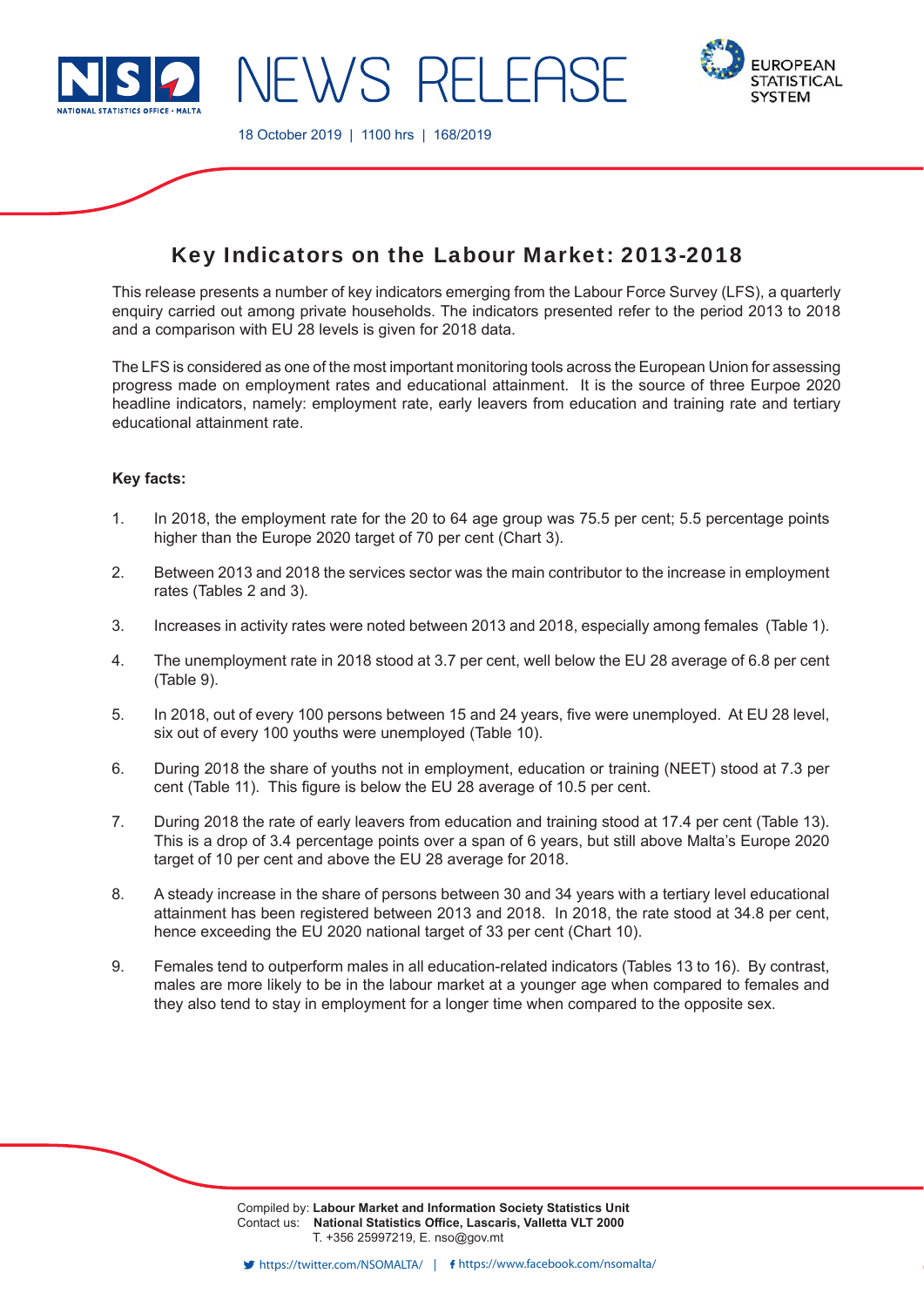### **Labour Force**

Over the last six years starting from 2013, the activity rate for the 15 - 64 age group increased by 8.4 percentage points. Females played an important role in the labour market growth. In this regard, the female activity rate increased from 52.0 per cent in 2013 to 63.8 per cent in 2018 (Table 1). On the other hand, the contribution of males to the overall increase in activity rate was lower with a difference of 4.8 percentage points between 2013 and 2018.

The highest increase in the activity rate was registered among those aged 55 to 64. This age group registered a substantial increase in both male and female rates and in fact between 2013 and 2018, there were increases of 11.2 and 14.0 percentage points for males and females respectively.

| Year         | <b>Males</b> | <b>Females</b> | <b>Total</b> | <b>Activity</b><br>gender<br>gap (p.p) |  |  |
|--------------|--------------|----------------|--------------|----------------------------------------|--|--|
|              |              | 15-64          |              |                                        |  |  |
| 2013         | 80.0         | 52.0           | 66.3         | 28.0                                   |  |  |
| 2014         | 80.8         | 54.3           | 67.8         | 26.5                                   |  |  |
| 2015         | 81.5         | 55.6           | 68.8         | 25.9                                   |  |  |
| 2016         | 82.5         | 58.0           | 70.6         | 24.5                                   |  |  |
| 2017         | 83.4         | 60.2           | 72.2         | 23.2                                   |  |  |
| 2018         | 84.8         | 63.8           | 74.7         | 21.0                                   |  |  |
| EU 28 (2018) | 79.2         | 68.2           | 73.7         | 11.0                                   |  |  |
|              |              | 15-24          |              |                                        |  |  |
| 2013         | 56.5         | 50.3           | 53.5         | 6.2                                    |  |  |
| 2014         | 53.4         | 52.3           | 52.9         | 1.1                                    |  |  |
| 2015         | 53.6         | 49.4           | 51.6         | 4.2                                    |  |  |
| 2016         | 54.4         | 48.8           | 51.7         | 5.6                                    |  |  |
| 2017         | 54.5         | 51.2           | 52.9         | 3.3                                    |  |  |
| 2018         | 55.7         | 56.3           | 56.0         | $-0.6$                                 |  |  |
| EU 28 (2018) | 44.3         | 38.9           | 41.7         | 5.4                                    |  |  |
|              |              | 25-54          |              |                                        |  |  |
| 2013         | 94.8         | 63.6           | 79.5         | 31.2                                   |  |  |
| 2014         | 95.5         | 65.7           | 81.0         | 29.8                                   |  |  |
| 2015         | 95.4         | 67.2           | 81.7         | 28.2                                   |  |  |
| 2016         | 95.8         | 69.7           | 83.2         | 26.1                                   |  |  |
| 2017         | 96.2         | 72.0           | 84.5         | 24.2                                   |  |  |
| 2018         | 96.4         | 74.6           | 86.1         | 21.8                                   |  |  |
| EU 28 (2018) | 91.7         | 80.1           | 85.9         | 11.6                                   |  |  |
|              |              | 55-64          |              |                                        |  |  |
| 2013         | 58.2         | 20.1           | 39.1         | 38.1                                   |  |  |
| 2014         | 61.5         | 22.8           | 42.1         | 38.7                                   |  |  |
| 2015         | 63.3         | 26.0           | 44.6         | 37.3                                   |  |  |
| 2016         | 65.1         | 29.9           | 47.5         | 35.2                                   |  |  |
| 2017         | 66.1         | 30.6           | 48.4         | 35.5                                   |  |  |
| 2018         | 69.4         | 34.1           | 51.9         | 35.3                                   |  |  |
| EU 28 (2018) | 69.1         | 55.2           | 61.9         | 13.9                                   |  |  |

## Table 1. Activity rates by sex and age group

*(%)*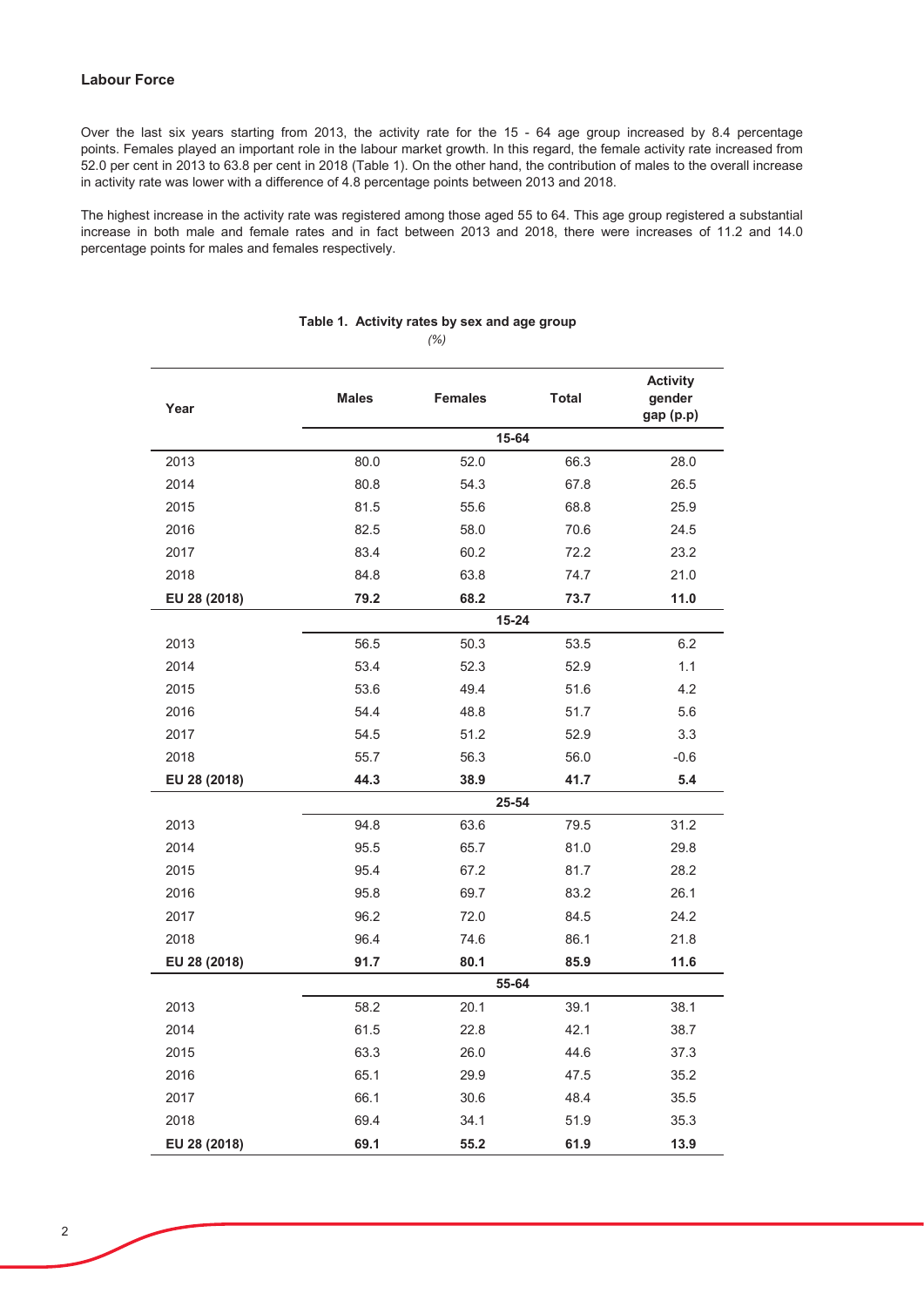The overall national activity rate (15-64 years) for 2018 was 1.0 percentage point higher than that for EU 28 and 14.3 percentage points higher for the younger segment of the population (15-24 years) (Chart 1). On the other end of the spectrum, for the older generation (55-64 years), the EU 28 activity rates were found to be 10.0 percentage points higher than national rates, in spite of the considerable growth observed over the past six years.



Chart 1. Activity rates by age group (Malta and EU 28): 2018

Malta EU 28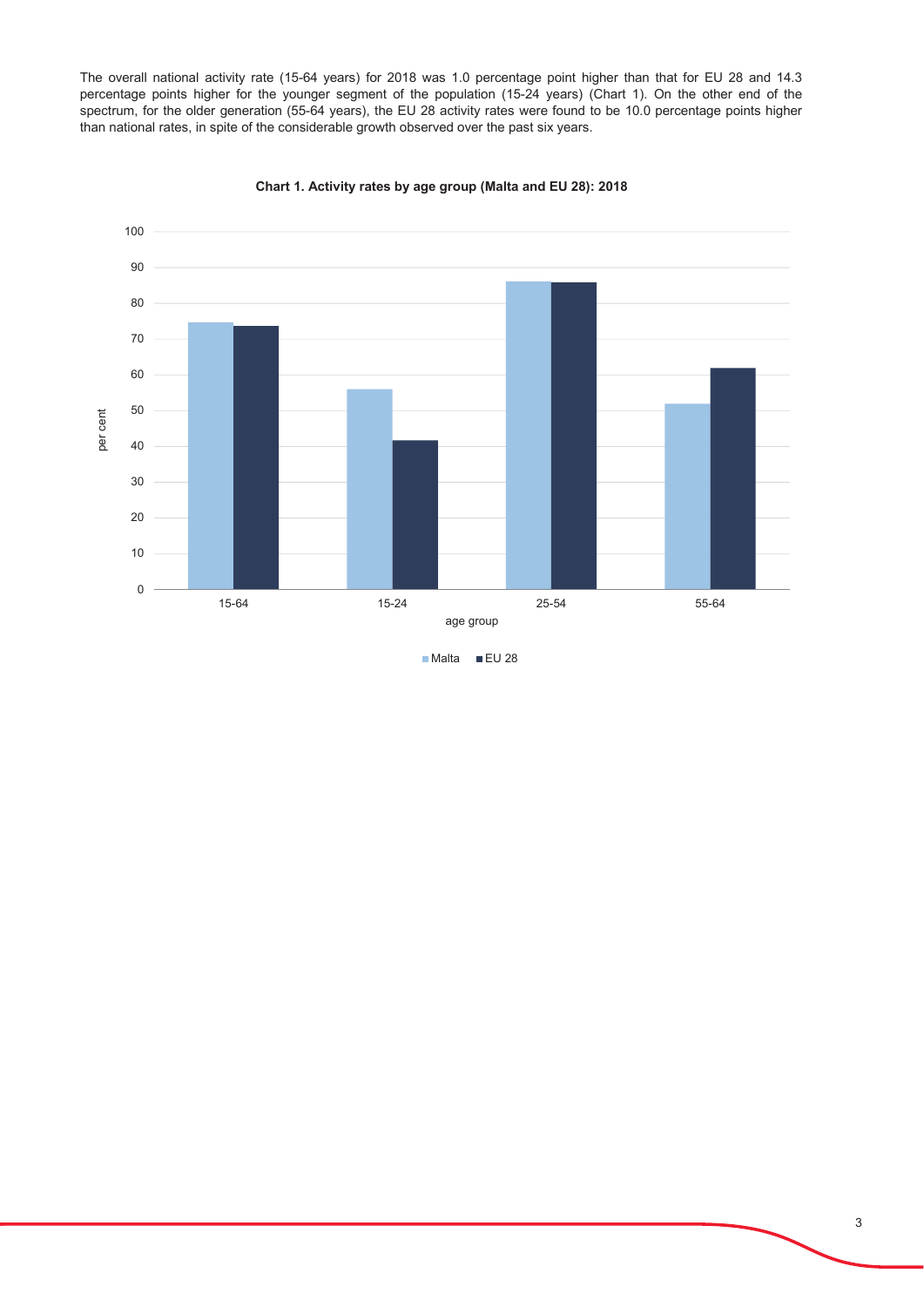### Employment

Over a span of six years, male employment rates increased by an average of 1.3 per cent per year whereas female rates increased an average of 2.5 per cent per annum (Chart 2).

At a national level, more males tend to be in employment when compared to the EU 28 average. This holds true for all age groups illustrated in Table 2. By contrast, the female employment rates for EU 28 were higher across all age groups with the exception of the young segment (15 to 24 years).



### Chart 2. Annual growth rates on employment rate (15-64) by sex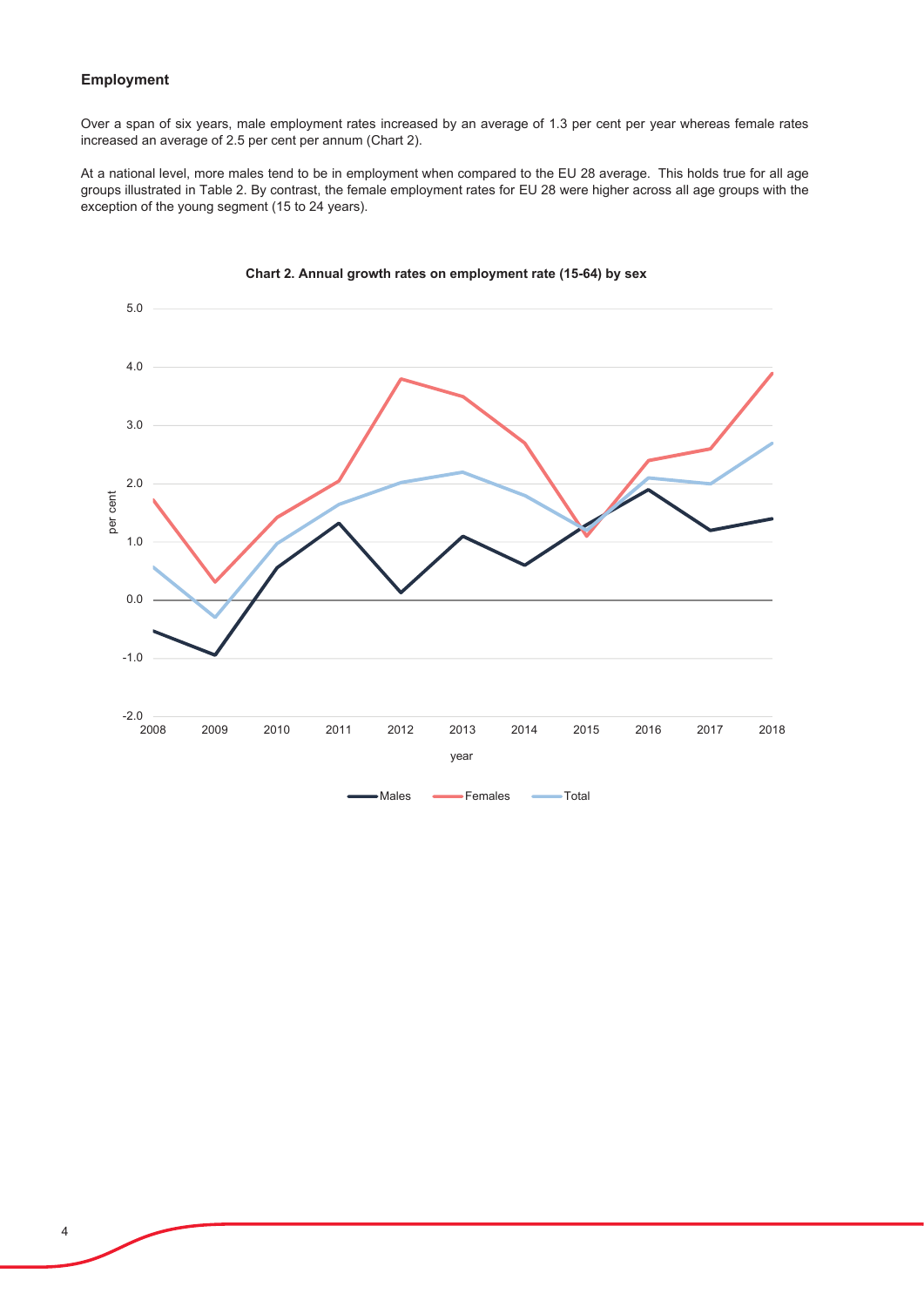## Table 2. Employment rates by sex and age group

 $(% )$ 

| Year                   | <b>Males</b> | <b>Females</b> | <b>Total</b> | Employment<br>gender gap<br>(p.p) |  |  |
|------------------------|--------------|----------------|--------------|-----------------------------------|--|--|
|                        | 15-64        |                |              |                                   |  |  |
| 2013                   | 75.1         | 48.8           | 62.1         | 26.3                              |  |  |
| 2014                   | 75.7         | 51.5           | 63.9         | 24.2                              |  |  |
| 2015                   | 77.0         | 52.6           | 65.1         | 24.4                              |  |  |
| 2016                   | 78.9         | 55.0           | 67.2         | 23.9                              |  |  |
| 2017                   | 80.1         | 57.6           | 69.2         | 22.5                              |  |  |
| 2018                   | 81.5         | 61.5           | 71.9         | 20.0                              |  |  |
| EU 28 (2018)           | 73.8         | 63.3           | 68.6         | 10.5                              |  |  |
|                        |              |                | 20-64        |                                   |  |  |
| 2013                   | 80.3         | 51.7           | 66.2         | 28.6                              |  |  |
| 2014                   | 81.1         | 54.3           | 67.9         | 26.8                              |  |  |
| 2015                   | 82.1         | 55.3           | 69.0         | 26.8                              |  |  |
| 2016                   | 83.5         | 58.0           | 71.1         | 25.5                              |  |  |
| 2017                   | 84.7         | 60.6           | 73.0         | 24.1                              |  |  |
| 2018                   | 86.0         | 64.1           | 75.5         | 21.9                              |  |  |
| EU 28 (2018)           | 78.9         | 67.4           | 73.1         | 11.5                              |  |  |
| <b>National target</b> |              |                | 70.0         |                                   |  |  |
|                        |              |                | $15 - 24$    |                                   |  |  |
| 2013                   | 48.2         | 45.1           | 46.7         | 3.1                               |  |  |
| 2014                   | 46.1         | 47.3           | 46.7         | $-1.2$                            |  |  |
| 2015                   | 46.6         | 44.6           | 45.6         | 2.0                               |  |  |
| 2016                   | 48.9         | 43.3           | 46.2         | 5.6                               |  |  |
| 2017                   | 48.5         | 46.1           | 47.3         | 2.4                               |  |  |
| 2018                   | 49.5         | 52.5           | 50.9         | $-3.0$                            |  |  |
| EU 28 (2018)           | 37.3         | 33.3           | 35.4         | 4.0                               |  |  |
|                        |              |                | 25-54        |                                   |  |  |
| 2013                   | 90.2         | 60.3           | 75.6         | 29.9                              |  |  |
| 2014                   | 90.9         | 62.9           | 77.2         | 28.0                              |  |  |
| 2015                   | 91.5         | 64.1           | 78.2         | 27.4                              |  |  |
| 2016                   | 92.3         | 66.7           | 79.9         | 25.6                              |  |  |
| 2017                   | 93.2         | 69.5           | 81.8         | 23.7                              |  |  |
| 2018                   | 93.6         | 72.5           | 83.6         | 21.1                              |  |  |
| EU 28 (2018)           | 86.2         | 74.6           | 80.4         | 11.6                              |  |  |
|                        |              |                | 55-64        |                                   |  |  |
| 2013                   | 55.2         | 18.9           | 37.0         | 36.3                              |  |  |
| 2014                   | 57.1         | 22.1           | 39.6         | 35.0                              |  |  |
| 2015                   | 59.5         | 25.1           | 42.3         | 34.4                              |  |  |
| 2016                   | 62.8         | 28.9           | 45.8         | 33.9                              |  |  |
| 2017                   | 64.5         | 29.9           | 47.2         | 34.6                              |  |  |
| 2018                   | 67.3         | 32.8           | 50.2         | 34.5                              |  |  |
| EU 28 (2018)           | 65.4         | 52.4           | 58.7         | 13.0                              |  |  |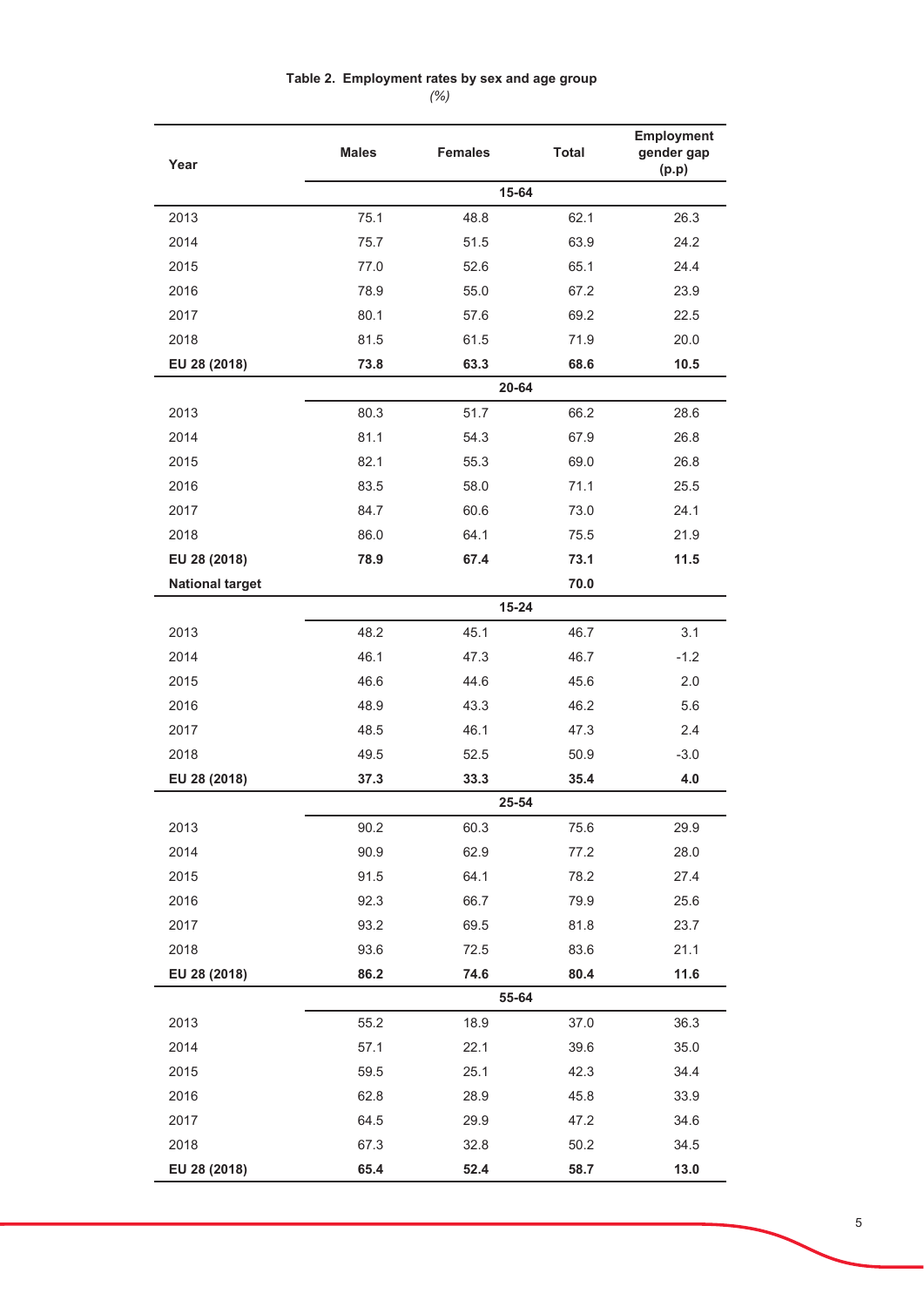The employment rate for the 20 to 64 age group is one of Europe's 2020 headline indicators. National figures show that in 2018 the employment rate for Malta was 5.5 percentage points higher than the national target of 70 per cent. Chart 3 shows that the surge in employment rates can be mostly attributed to females. Significant growth in employment levels for persons within the older age cohort (55 to 64) also contributed to the rise in employment rates.



Chart 3. Employment rates (20-64) by sex

Charts 4 and 5 reveal that the increase in employment over the past six years was mainly attributed to a growth in the service industry. Both manufacturing and agriculture industries remained relatively unchanged from 2013 to 2018.

The share of employment in the services sector has increased during the period under review, starting from 47.9 per cent during 2013 and reaching 57.8 per cent in 2018 (Table 3). When compared to EU 28 levels, the 2018 employment share in services for males stood at 59.5 per cent, 15 percentage points higher than the EU 28 average. Additionally, in 2018, the female employment share in services was 2.5 percentage points higher than the EU 28 average.

| Year         | <b>Males</b> | <b>Females</b> | <b>Total</b> |
|--------------|--------------|----------------|--------------|
| 2013         | 52.8         | 42.9           | 47.9         |
| 2014         | 53.5         | 46.0           | 49.8         |
| 2015         | 54.2         | 47.9           | 51.1         |
| 2016         | 55.9         | 50.2           | 53.1         |
| 2017         | 57.4         | 52.1           | 54.8         |
| 2018         | 59.5         | 55.9           | 57.8         |
| EU 28 (2018) | 44.5         | 53.4           | 49.0         |

#### Table 3. Employment share in services<sup>1</sup> by sex  $(% )$

 $(1)$  refer to methodological note 3.

Economic activity classified according to NACE Rev. 2 as follows:

Agriculture - NACE A

Industry - NACE B-F

Services - NACE G-U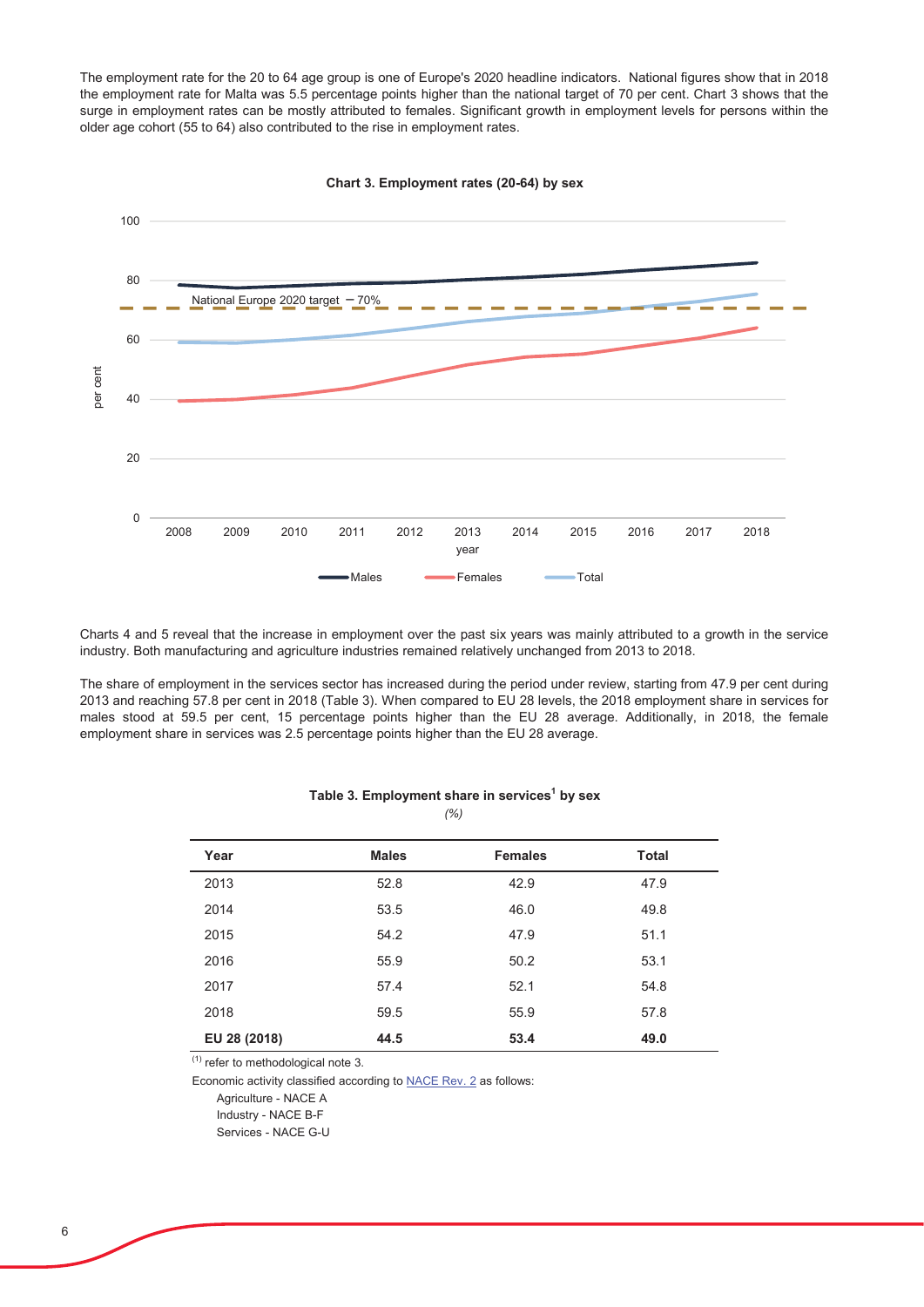

Chart 5. Employment distribution by major economic activity<sup>1</sup> (15-64): 2018



 $^{(1)}$  Economic activity classified according to NACE Rev. 2 as follows: Agriculture - NACE A Industry - NACE B-F Services - NACE G-U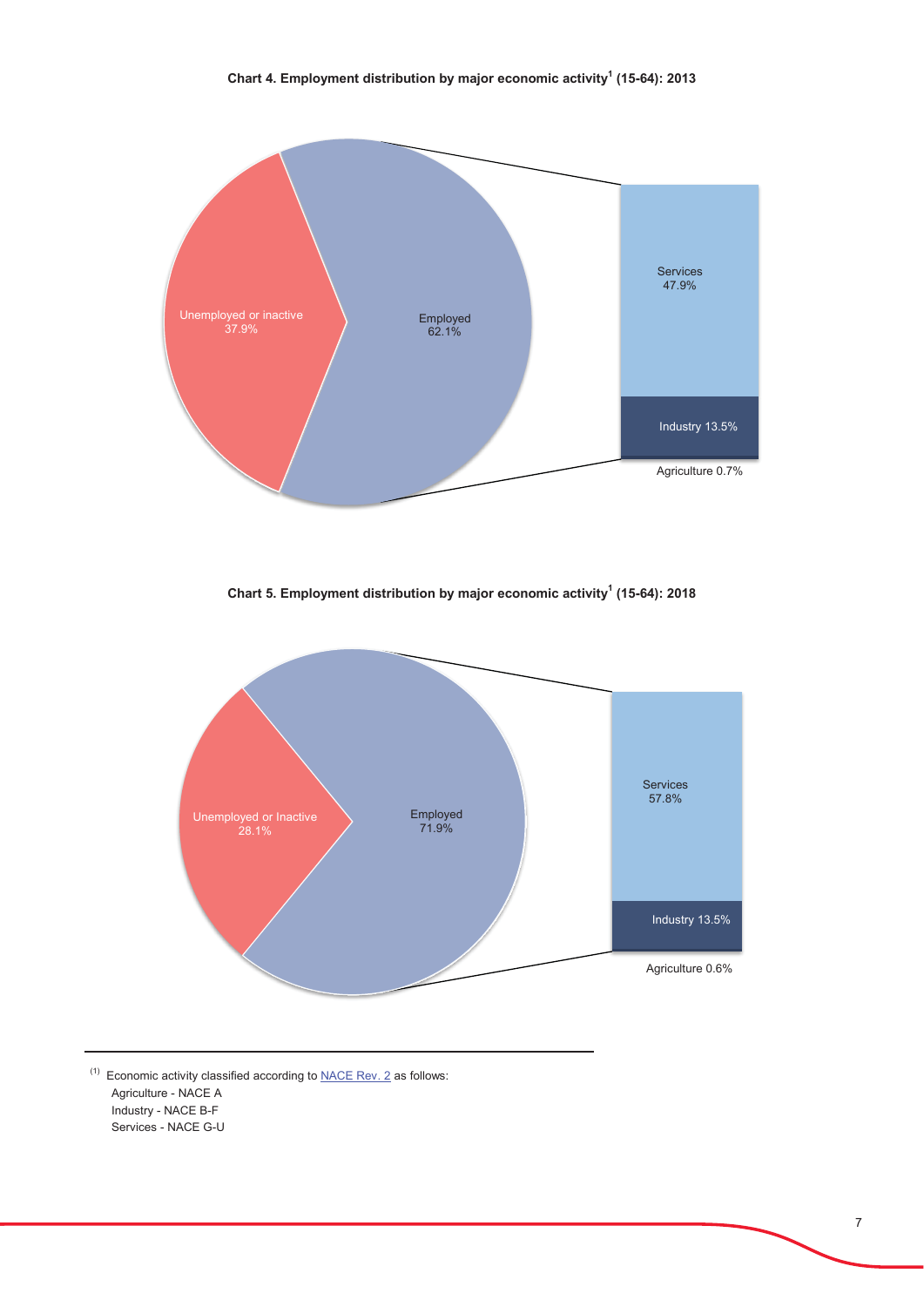### Table 4. Self-employed (15+ years) as a percentage of total employment by sex *(%)*

|              |              | $\cdots$       |              |
|--------------|--------------|----------------|--------------|
| Year         | <b>Males</b> | <b>Females</b> | <b>Total</b> |
| 2013         | 18.3         | 6.2            | 13.7         |
| 2014         | 17.7         | 6.8            | 13.5         |
| 2015         | 18.0         | 7.2            | 13.8         |
| 2016         | 19.2         | 6.1            | 14.0         |
| 2017         | 19.2         | 8.3            | 14.8         |
| 2018         | 18.4         | 8.2            | 14.3         |
| EU 28 (2018) | 17.9         | 10.1           | 14.3         |

In 2018, the national share of self-employment was equivalent to EU 28 levels. On average, over the past six years, selfemployed males accounted for 18.5 per cent of total employed males. On the other hand, national rates for female selfemployment were lower than those recorded at EU 28 level (Table 4).

On average, over the past six years, approximately 15 out of every 100 employees were working on a part-time basis. Just over a fifth of female employees in Malta had this type of working arrangement, whereas at EU 28 level, a third of all female employees were engaged on a part-time basis. The national share of part-time workers during 2018 was 7.1 percentage points lower than EU 28 levels, with a difference of 10.7 percentage points lower for females and 2.3 percentage points less for males  $(Table 5)$ .

| (% employees) |              |                |              |  |
|---------------|--------------|----------------|--------------|--|
| Year          | <b>Males</b> | <b>Females</b> | <b>Total</b> |  |
| 2013          | 7.4          | 24.9           | 14.7         |  |
| 2014          | 8.3          | 27.5           | 16.4         |  |
| 2015          | 7.4          | 26.3           | 15.3         |  |
| 2016          | 6.2          | 25.4           | 14.5         |  |
| 2017          | 6.8          | 23.9           | 14.1         |  |
| 2018          | 6.9          | 21.5           | 13.2         |  |
| EU 28 (2018)  | 9.2          | 32.2           | 20.3         |  |

#### Table 5. Part-time employees (15+ years) as a percentage of total employees by sex



### Chart 6. Share of part-time employees (15+ years) of total employees by sex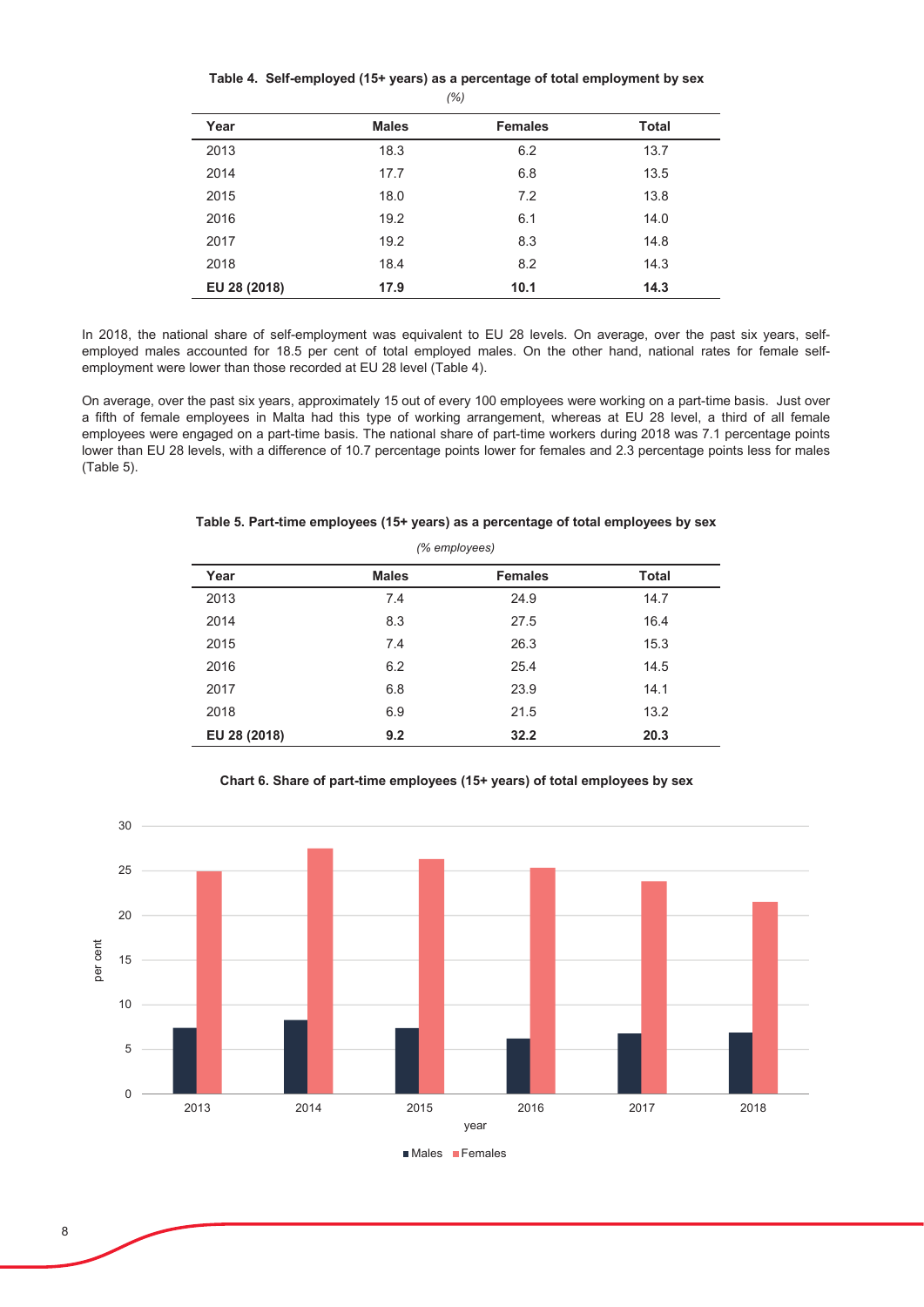| (% employees) |              |                |              |  |
|---------------|--------------|----------------|--------------|--|
| Year          | <b>Males</b> | <b>Females</b> | <b>Total</b> |  |
| 2013          | 6.8          | 8.8            | 7.6          |  |
| 2014          | 6.4          | 9.6            | 7.8          |  |
| 2015          | 6.7          | 9.0            | 7.7          |  |
| 2016          | 6.8          | 8.9            | 7.7          |  |
| 2017          | 5.4          | 6.9            | 6.0          |  |
| 2018          | 7.4          | 8.6            | 7.9          |  |
| EU 28 (2018)  | 13.7         | 14.7           | 14.2         |  |

#### Table 6. Proportion of employees (15+ years) on a fixed-term contract basis by sex

In 2018, almost eight out of every 100 employees worked on a fixed-term contract basis. This type of working condition results to be more prevalent among females (Table 6). National levels are however lower than those recorded for EU 28.

On average, in 2018, full-time employees worked 40.8 hours per week. As Table 7 illustrates, this average is very close to that recorded for EU 28.

Time-related under employment, illustrated in Table 8, provides information on those persons in employment who wish to work more hours than they normally do in their main occupation. In 2018, 8.0 per cent of all employed persons wished to work more hours, however the share among both full-timers and part-timers is on the decrease with a decline of 5.3 and 8.8 percentage points respectively when compared to 2013 results (Table 8).

| (hours)      |              |                |              |  |
|--------------|--------------|----------------|--------------|--|
| Year         | <b>Males</b> | <b>Females</b> | <b>Total</b> |  |
| 2013         | 41.3         | 39.2           | 40.5         |  |
| 2014         | 41.1         | 39.1           | 40.4         |  |
| 2015         | 41.3         | 39.3           | 40.6         |  |
| 2016         | 41.2         | 39.6           | 40.6         |  |
| 2017         | 41.3         | 39.5           | 40.6         |  |
| 2018         | 41.5         | 39.7           | 40.8         |  |
| EU 28 (2018) | 40.8         | 39.3           | 40.2         |  |

### Table 7. Average number of hours normally worked per week by sex (full-time employees)

### Table 8. Time-related under employment by type of employment

| (% ) |                  |                  |              |
|------|------------------|------------------|--------------|
| Year | <b>Full-time</b> | <b>Part-time</b> | <b>Total</b> |
| 2013 | 12.3             | 22.9             | 13.9         |
| 2014 | 10.6             | 19.5             | 12.0         |
| 2015 | 9.3              | 18.0             | 10.6         |
| 2016 | 8.9              | 17.3             | 10.2         |
| 2017 | 7.7              | 14.9             | 8.7          |
| 2018 | 7.0              | 14.1             | 8.0          |

Note: EU 28 data in respect of this variable is not available.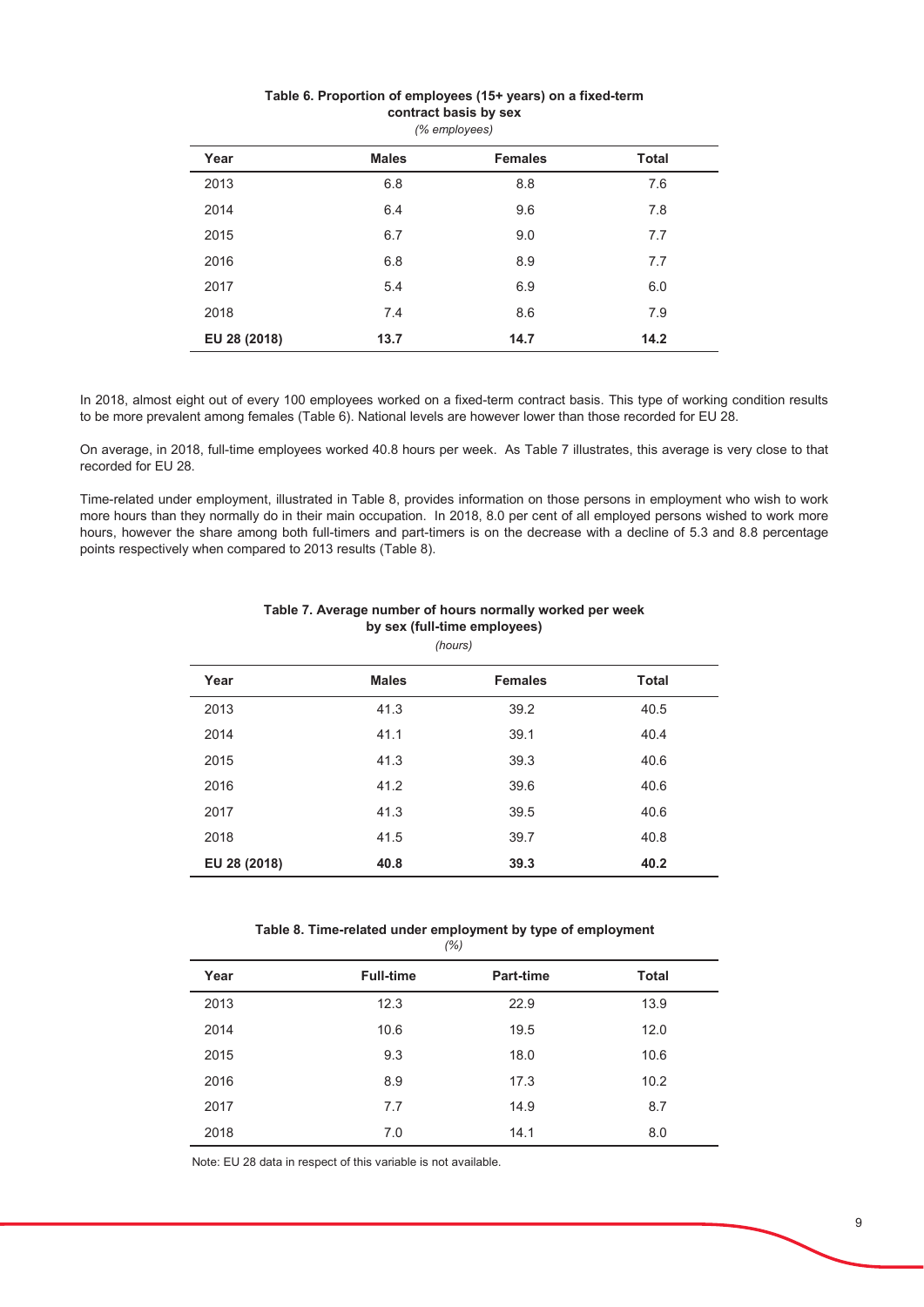### **Unemployment**

Unemployment rates have been declining steadily during the past years, reaching 3.7 per cent in 2018, from 6.1 per cent in 2013 (Table 9, Chart 7). In 2018, the male and female unemployment rates stood at 3.8 and 3.5 per cent respectively.

When comparing to EU 28 levels, national rates for 2018 were lower for both sexes across all age groups. The largest differences between EU 28 levels and national rates were however prevalent in the younger cohort where the difference was 4.5 percentage points for males and 7.7 percentage points for females (Table 9).



Chart 7. Unemployment rate (15-74) by sex

|  | Table 9. Unemployment rate by sex and age group |
|--|-------------------------------------------------|
|--|-------------------------------------------------|

 $(% )$ 

| Year         | <b>Males</b> | <b>Females</b> | <b>Total</b> | <b>Unemployment</b><br>Gender Gap (p.p) |
|--------------|--------------|----------------|--------------|-----------------------------------------|
|              |              | 15-74          |              |                                         |
| 2013         | 6.1          | 6.1            | 6.1          | ٠                                       |
| 2014         | 6.1          | 5.1            | 5.7          | 1.0                                     |
| 2015         | 5.4          | 5.4            | 5.4          |                                         |
| 2016         | 4.4          | 5.2            | 4.7          | $-0.8$                                  |
| 2017         | 3.8          | 4.3            | 4.0          | $-0.5$                                  |
| 2018         | 3.8          | 3.5            | 3.7          | 0.3                                     |
| EU 28 (2018) | 6.6          | 7.1            | 6.8          | $-0.5$                                  |
|              |              | $15 - 24$      |              |                                         |
| 2013         | 14.7         | 10.4           | 12.7         | 4.3                                     |
| 2014         | 13.6         | 9.5            | 11.7         | 4.1                                     |
| 2015         | 13.2         | 9.8            | 11.6         | 3.4                                     |
| 2016         | 10.2         | 11.3           | 10.7         | $-1.1$                                  |
| 2017         | 11.1         | 9.9            | 10.6         | 1.2                                     |
| 2018         | 11.2         | 6.8            | 9.1          | 4.4                                     |
| EU 28 (2018) | 15.7         | 14.5           | 15.2         | $1.2$                                   |
|              |              | 25-74          |              |                                         |
| 2013         | 4.8          | 5.2            | 4.9          | $-0.4$                                  |
| 2014         | 5.1          | 4.2            | 4.7          | 0.9                                     |
| 2015         | 4.3          | 4.5            | 4.4          | $-0.2$                                  |
| 2016         | 3.6          | 4.1            | 3.8          | $-0.5$                                  |
| 2017         | 2.9          | 3.3            | 3.1          | $-0.4$                                  |
| 2018         | 2.9          | 3.0            | 2.9          | $-0.1$                                  |
| EU 28 (2018) | 5.7          | 6.4            | 6.0          | $-0.7$                                  |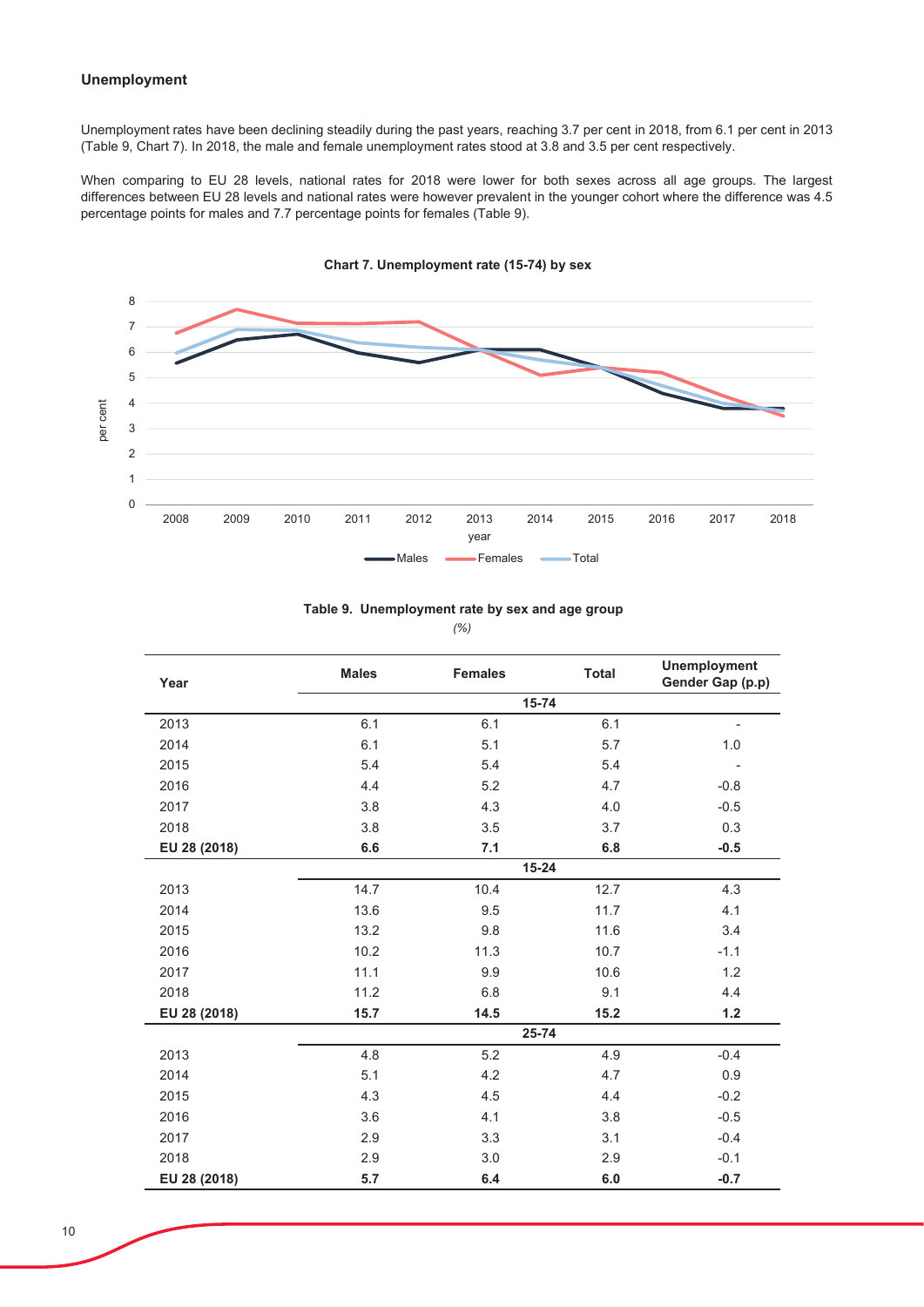This release provides data on the youth unemployment ratio which is defined as the number of unemployed persons aged 15 to 24 as a percentage of the total population within the same age bracket (Table 10). For 2018, the youth unemployment ratio stood at 5.1 per cent, which is 1.2 percentage points less than the EU 28 average. The young male unemployment ratio (15-24) tends to be higher than that recorded for females for both national as well as EU 28 levels.

On the other hand, the share of young people not in employment, education or training (NEET) is larger for females both in Malta and within the EU 28. The NEET rate has gained considerable importance within the local and global scenario since it measures the vulnerability of youths. In 2018, NEET rates dropped to 7.3 per cent; 3.2 percentage points less than the EU 28 average (Chart 8, Table 11).

For 2018, the national long-term unemployment rate, representing the number of persons who have been unemployed for 12 months or more dropped to 1.1 per cent. This is almost a third of the figure at EU 28 level for the same period (Table 12).



### Chart 8. Youth unemployment profile (15-24): 2018

Youth unemployment ratio NEET

| Table 10. Youth (15-24) unemployment ratio by sex |      |  |  |
|---------------------------------------------------|------|--|--|
|                                                   | (% ) |  |  |

| Year         | <b>Males</b> | <b>Females</b> | <b>Total</b> | Youth<br>unemployment<br>ratio gender gap<br>(p.p) |
|--------------|--------------|----------------|--------------|----------------------------------------------------|
| 2013         | 8.3          | 5.2            | 6.8          | 3.1                                                |
| 2014         | 7.3          | 5.0            | 6.2          | 2.3                                                |
| 2015         | 7.1          | 4.9            | 6.0          | 2.2                                                |
| 2016         | 5.5          | 5.5            | 5.5          | $\overline{\phantom{a}}$                           |
| 2017         | 6.1          | 5.1            | 5.6          | 1.0                                                |
| 2018         | 6.2          | 3.8            | 5.1          | 2.4                                                |
| EU 28 (2018) | 7.0          | 5.7            | 6.3          | 1.3                                                |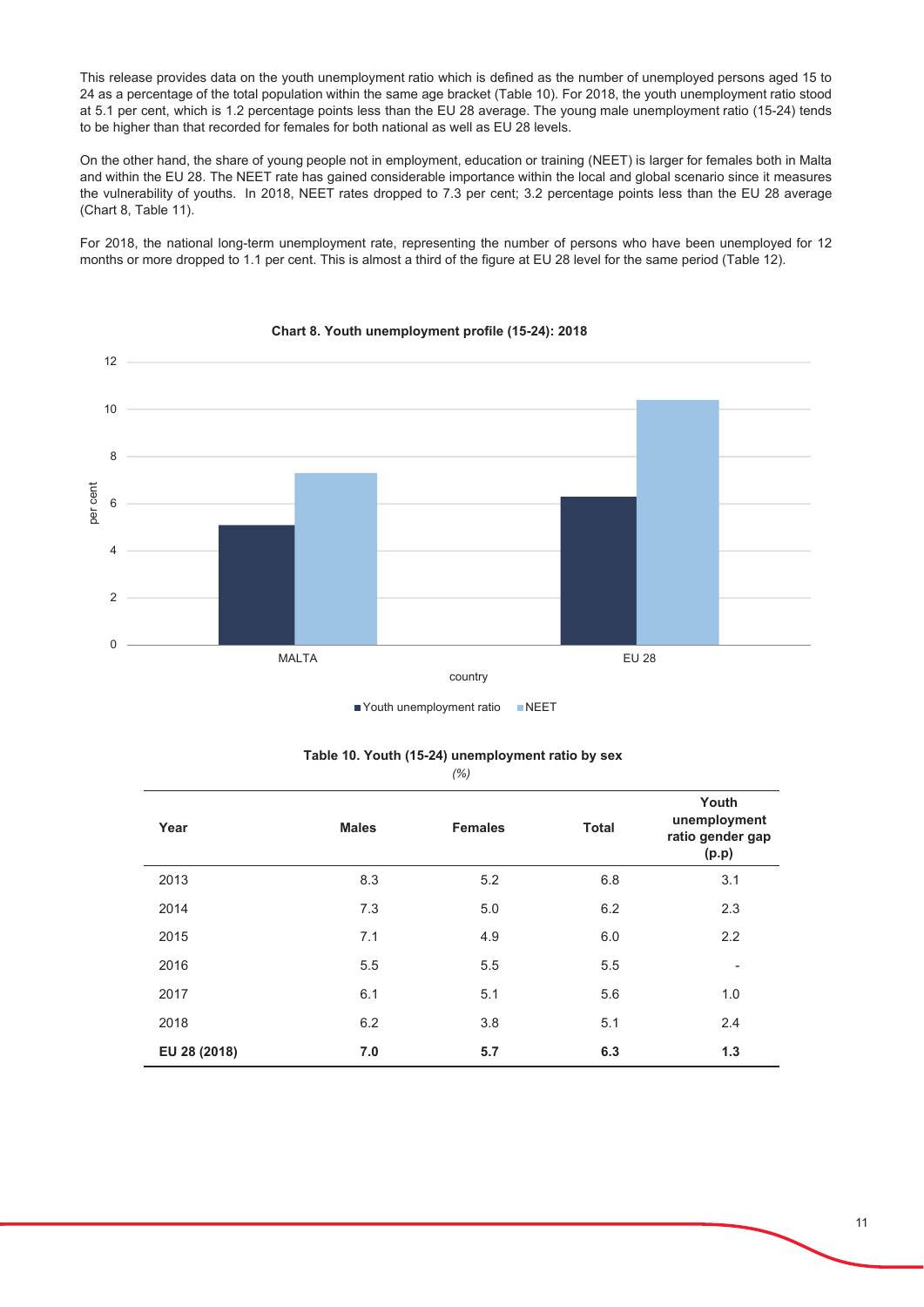| Year         | <b>Males</b> | <b>Females</b> | <b>Total</b> |
|--------------|--------------|----------------|--------------|
| 2013         | 9.8          | 10.1           | 9.9          |
| 2014         | 8.8          | 11.9           | 10.3         |
| 2015         | 9.3          | 11.9           | 10.6         |
| 2016         | 6.8          | 10.8           | 8.8          |
| 2017         | 8.4          | 8.8            | 8.6          |
| 2018         | 6.9          | 7.8            | 7.3          |
| EU 28 (2018) | 10.1         | 10.9           | 10.5         |

### Table 12. Long-term unemployment rate (15-74) by sex

| (% )         |              |                |              |  |  |
|--------------|--------------|----------------|--------------|--|--|
| Year         | <b>Males</b> | <b>Females</b> | <b>Total</b> |  |  |
| 2013         | 3.2          | 2.3            | 2.8          |  |  |
| 2014         | 3.3          | 1.9            | 2.8          |  |  |
| 2015         | 3.0          | 1.6            | 2.4          |  |  |
| 2016         | 2.2          | 1.8            | 2.0          |  |  |
| 2017         | 1.6          | 1.6            | 1.6          |  |  |
| 2018         | 1.4          | 0.8            | 1.1          |  |  |
| EU 28 (2018) | 2.8          | 3.0            | 2.9          |  |  |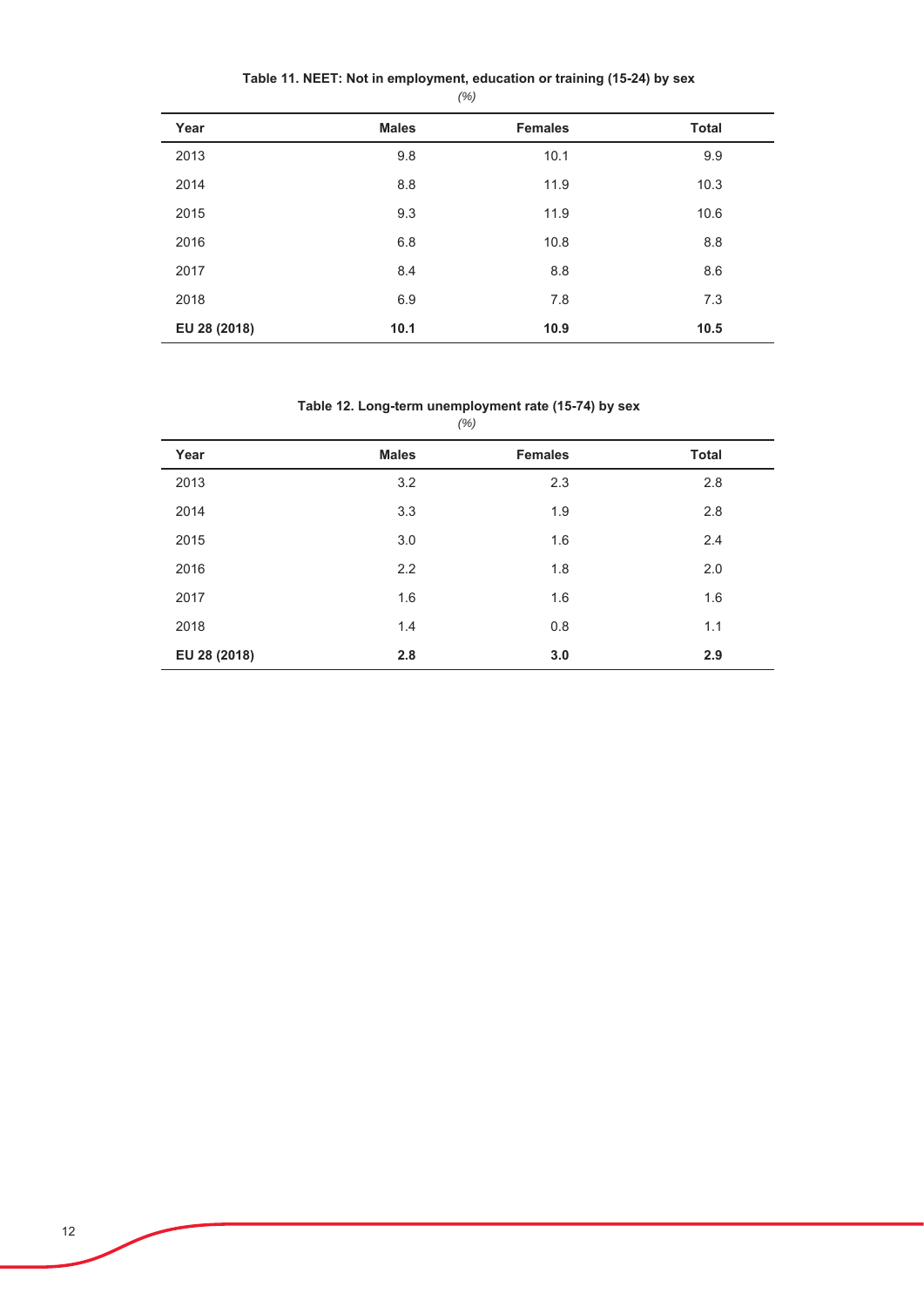### **Education**

Another Europe 2020 headline indicator is the rate of early leavers from education and training. In 2018, this rate stood at 17.4 per cent, registering a drop of 3.4 percentage points from 2013 levels. The rate for males dropped from 23.3 per cent in 2013 to 18.8 per cent in 2018 while that for females declined by 2.3 percentage points over the last six years reaching 15.8 per cent in 2018 (Table 13).

Although Malta's levels for the early leavers from education and training indicator declined significantly over the years, national values are still higher when compared to European averages. In 2018, the rate was 7.4 percentage points higher than the EU 2020 national target of 10 per cent (Chart 9).

At the same time, data for the six years under review show that on average the number of persons aged 20 to 24 years achieving at least an upper secondary education was 76.8 per cent, with the national rate being 5.9 percentage points lower than the EU 28 average for 2018 (Table 14).

| Year                   | <b>Males</b> | <b>Females</b> | <b>Total</b> |
|------------------------|--------------|----------------|--------------|
| 2013                   | 23.3         | 18.1           | 20.8         |
| 2014                   | 22.5         | 19.2           | 20.9         |
| 2015                   | 23.3         | 16.9           | 20.2         |
| 2016                   | 23.1         | 15.0           | 19.3         |
| 2017                   | 20.9         | 14.3           | 17.7         |
| 2018                   | 18.8         | 15.8           | 17.4         |
| EU 28 (2018)           | 12.2         | 8.9            | 10.6         |
| <b>National target</b> |              |                | 10.0         |

Table 13. Early leavers from education and training (18-24) by sex  $(% )$ 



Chart 9. Early leavers from education and training (18-24) by sex: 2008-2018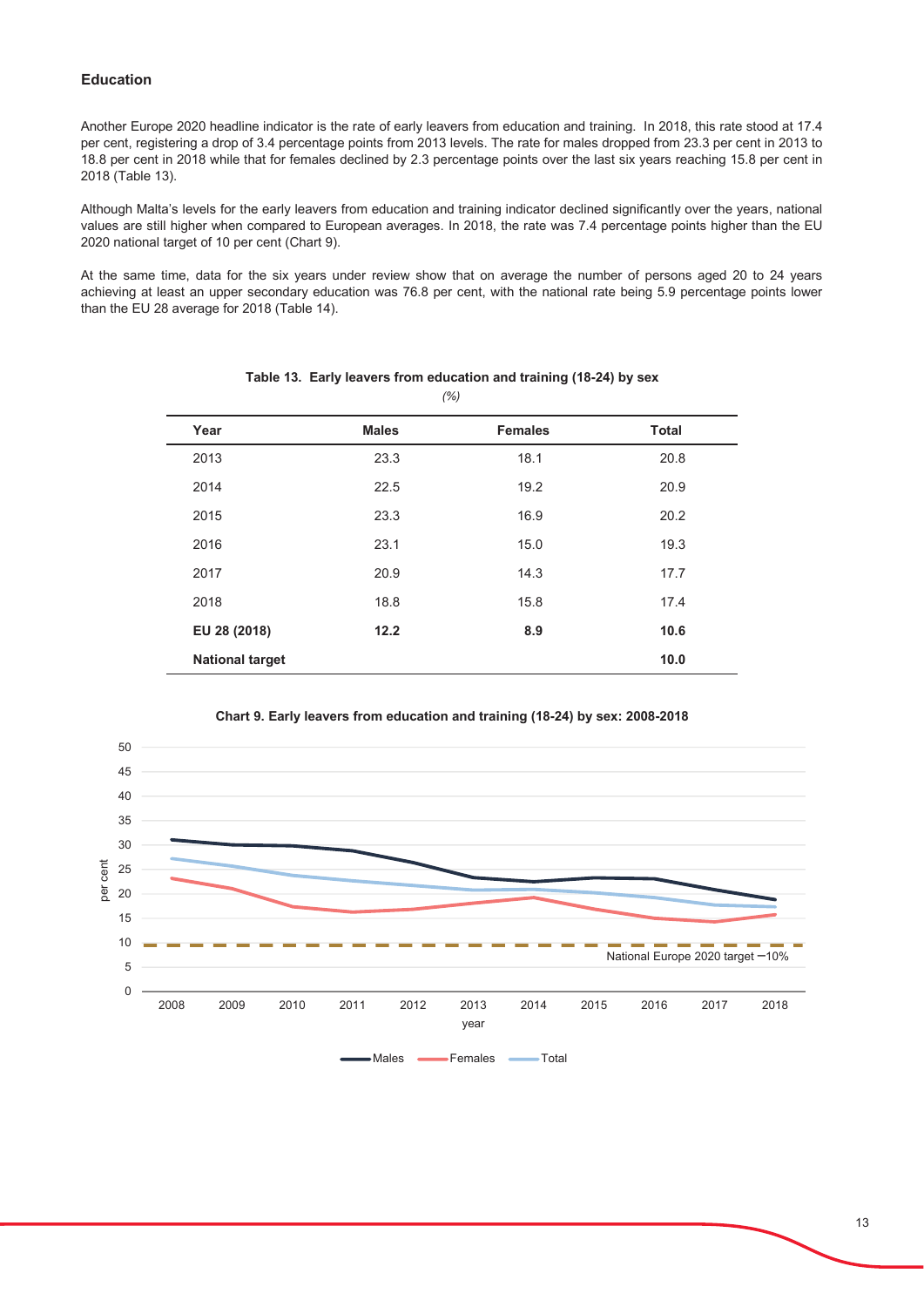### Table 14. Youth educational attainment<sup>1</sup> (20-24) by sex  $(% )$

| Year         | <b>Males</b> | <b>Females</b> | <b>Total</b> |
|--------------|--------------|----------------|--------------|
| 2013         | 72.8         | 80.1           | 76.4         |
| 2014         | 72.4         | 77.7           | 75.0         |
| 2015         | 72.4         | 82.0           | 77.1         |
| 2016         | 72.5         | 82.0           | 77.0         |
| 2017         | 74.1         | 82.3           | 78.0         |
| 2018         | 76.5         | 78.5           | 77.4         |
| EU 28 (2018) | 80.8         | 85.9           | 83.3         |

<sup>(1)</sup> Persons with at least upper secondary education (ISCED  $\geq$  3)

The skills level and continuous training of the adult population of working age is measured through the life long learning indicator. As Table 15 illustrates, the rate during 2016 stood at 10.9 per cent, an increase of 0.3 percentage points over 2017 levels. The national percentage of persons between 25 and 64 years undertaking lifelong learning was almost at par with the EU28 average.

| Year         | <b>Males</b>  | <b>Females</b> | <b>Total</b>      |
|--------------|---------------|----------------|-------------------|
| 2013         | 7.4           | 8.0            | 7.7               |
| 2014         | 7.3           | 8.1            | 7.7               |
| 2015         | 6.9           | 7.9            | 7.4               |
| 2016         | 7.0           | 8.7            | 7.8               |
| 2017         | $9.5^{\rm b}$ | $11.9^{b}$     | 10.6 <sup>b</sup> |
| 2018         | 9.4           | 12.5           | 10.9              |
| EU 28 (2018) | 10.1          | 12.1           | 11.1              |

Table 15. Lifelong learning (25-64) by sex  $(% )$ 

<sup>b</sup>: break in series

Another Europe headline indicator is the tertiary educational attainment for the 30 to 34 year age group (Chart 10). Within this age group, there has been an increasing trend of persons attaining tertiary education for both males and females. Tertiary educational attainment increased by 6.1 percentage points over the past six years. In 2018, tertiary educational attainment stood at 34.8 per cent, hence surpassing the EU 2020 national target of 33 per cent.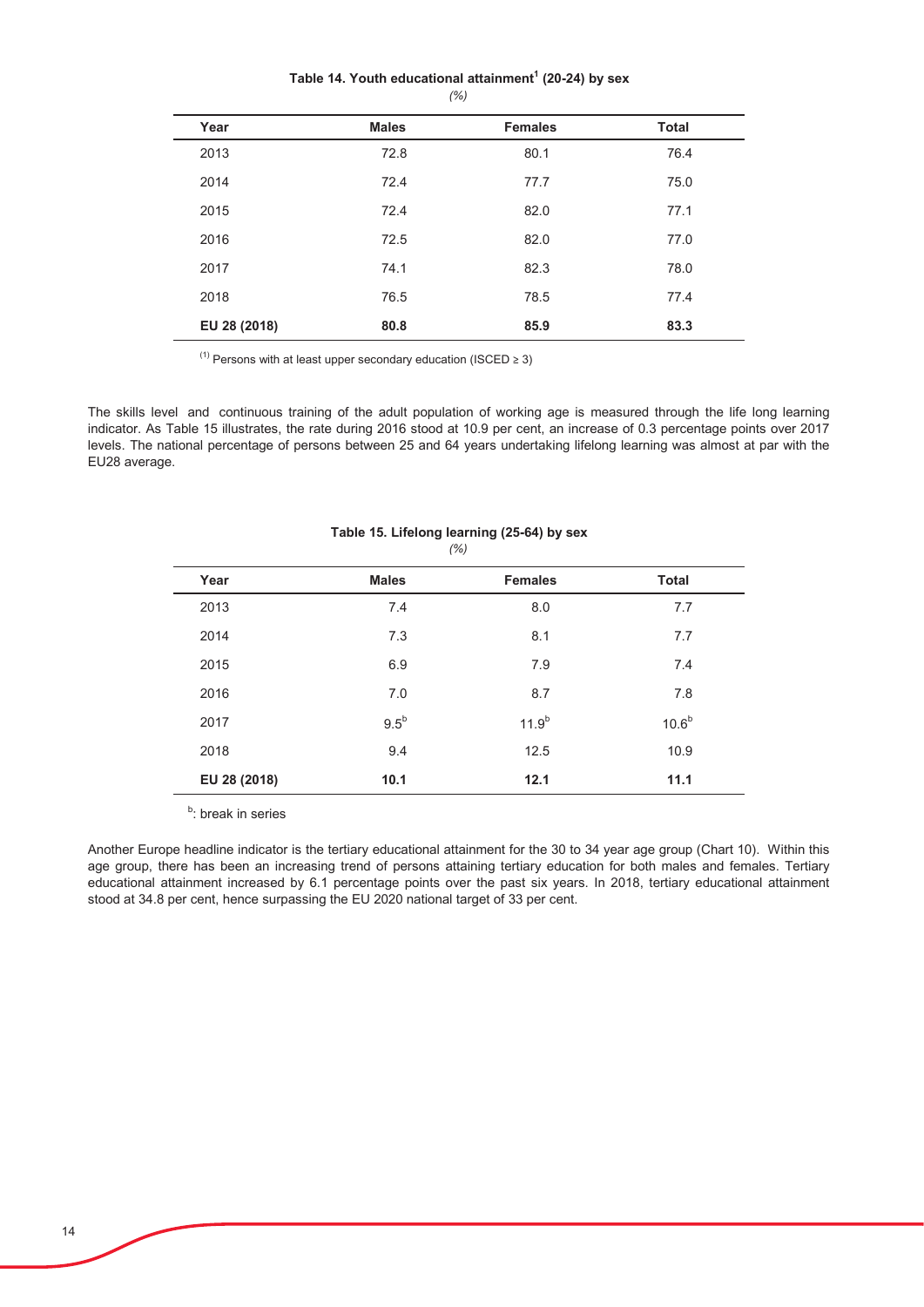

|  |  |  |  | Table 16. Tertiary educational attainment (30-34) by sex |  |  |  |  |
|--|--|--|--|----------------------------------------------------------|--|--|--|--|
|--|--|--|--|----------------------------------------------------------|--|--|--|--|

| Year                   | <b>Males</b> | <b>Females</b> | <b>Total</b> |
|------------------------|--------------|----------------|--------------|
| 2013                   | 25.0         | 32.6           | 28.7         |
| 2014                   | 24.1         | 33.3           | 28.6         |
| 2015                   | 24.2         | 34.4           | 29.1         |
| 2016                   | 29.0         | 35.2           | 32.0         |
| 2017                   | 32.2         | 35.0           | 33.5         |
| 2018                   | 32.0         | 37.9           | 34.8         |
| EU 28 (2018)           | 35.7         | 45.8           | 40.7         |
| <b>National target</b> |              |                | 33.0         |

 $(%)$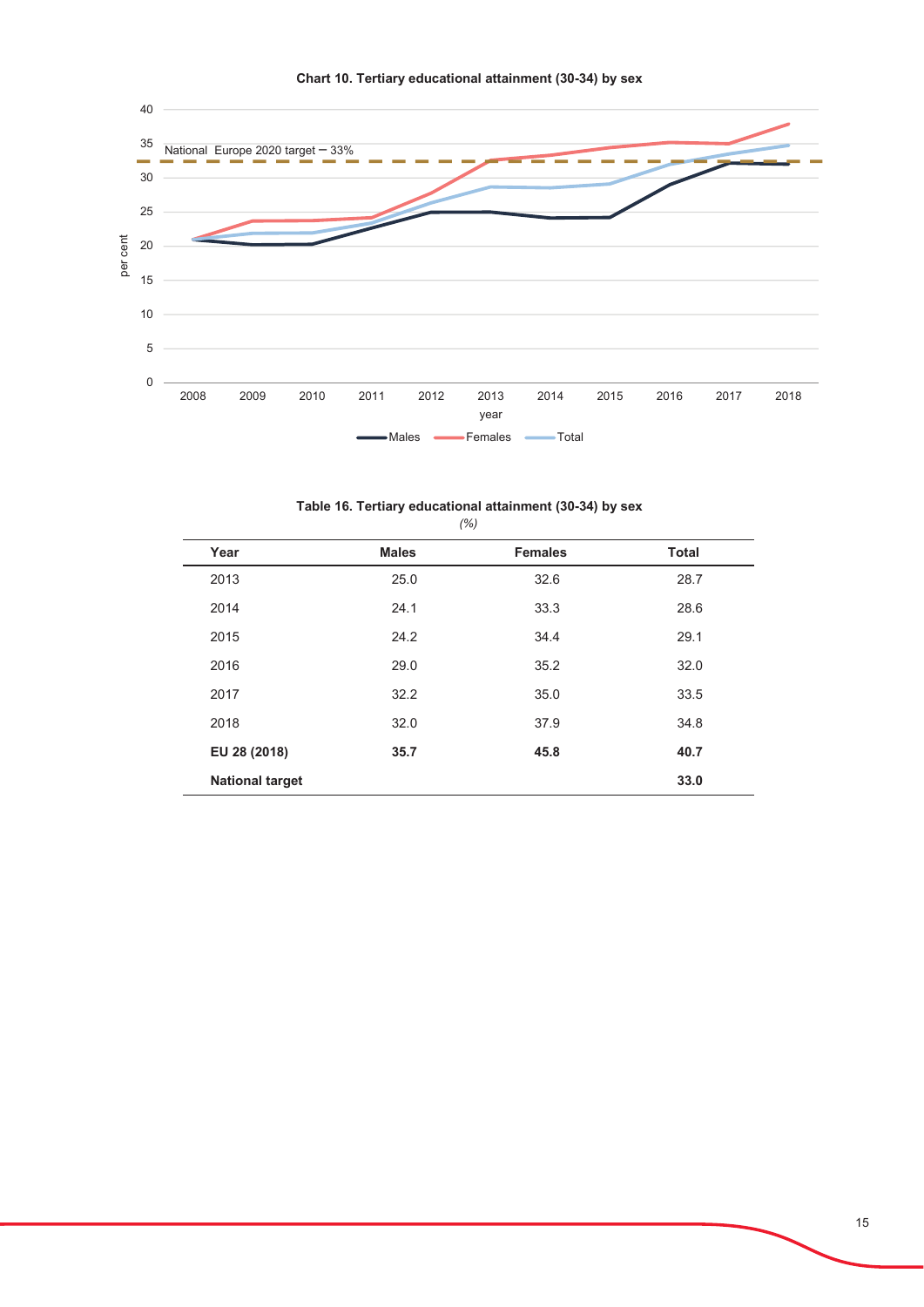### **Methodological Notes**

### **General Note**

The Labour Force Survey (LFS) is carried out on an ongoing basis using a quarterly gross sample of 3,200 private households. The objective is to have a continuous assessment of labour market trends given that the reference weeks are evenly spread throughout the 13 weeks of the quarter. One-fourth of the sample is made up of households who have been selected to participate in the LFS for the first time. Three-fourths of the quarterly sample is made up of households who were selected to participate in the survey in previous instances, either one quarter before, one year before, or one year and a quarter before (2-(2)-2). Unless otherwise indicated, figures provided in this release refer to persons aged 15 and over and living in private households during the reference period. All criteria used for this survey match international methodologies used by the International Labour Organisation (ILO).

The LFS is designed to satisfy the concepts and definitions as outlined by Eurostat. This allows the comparability of results with other EU member states and countries following ILO definitions of employment and unemployment. Occupations are classified according to the ISCO-08 classification (International Standard Classification of Occupations) whereas the economic activity is classified according to NACE Rev. 2 (Nomenclature générale des Activités économiques dans les Communautés Européennes). Education attainment is classified according to ISCED 2011.

Figures for Malta in this release may vary from those present in Eurostat's database due to a difference in the calculation of annual estimates. The difference is completely due to rounding of figures and not due to the definitions used to calculate the indicators.

Eurostat figures for EU 28 have been extracted from Eurobase on 1<sup>st</sup> October 2019.

#### **Concepts and Definitions**

#### 1. Labour force

- Activity rate: the number of persons in the labour force falling within a particular age bracket as a percentage of the working population in the same age bracket (15-24, 25-54, 55-64 and 15-64).
- Activity gender gap: the difference in activity rates between males and females for different age groups (15-24, 25-54,  $55-64$  and  $15-64$ ).

### 2. Education

- Early leavers from education and training rate: the percentage of persons aged 18-24 who achieved secondary education or less (ISCED  $\leq$  2) and are not pursuing further education or training.
- Life long learning rate: the percentage of persons aged 25-64 participating in regular education, or in non-formal training such as courses, seminars and conferences. Students on holiday are considered to be part of the population in life-long learning.
- Tertiary educational attainment rate: the percentage of persons aged between 30-34 years having achieved at least tertiary level of education (ISCED ≥5).
- Youth educational attainment rate: the percentage of persons aged 20-24 years having achieved at least upper secondary education (ISCED ≥3).

### 3. Employment

- Employment rate: the number of employed persons falling within a particular age bracket as a percentage of the working population in the same age bracket (15-24, 25-54, 55-64, 15-64 and 20-64).
- Employment gender gap: the difference in employment rates between males and females for different age groups (15-24, 25-54, 55-64, 15-64 and 20-64).
- Employment share in services: the number of employed persons (15-64 years) working in the services sector (NACE Rev 2.0 G to U) as a percentage of the working population in the same age group.
- Average weekly number of hours usually worked per week: the sum of hours usually worked by full-time employees divided by the number of full-time employees. The average excludes persons working variable hours.
- Self-employed: this component is made up of persons who are self employed with or without employees. The rate is worked out as a percentage of the total employment.
- Type of employment: grouped into full-time employment and part-time employment. For the purpose of this release part-time employment is made up of full-time with reduced hours jobs and part-time jobs. The rate is worked out as a percentage of the total employees.
- Fixed-term contracts: refers to all those persons working with a definite contract or on a temporary basis. The rate is worked out as a percentage of the total employees.